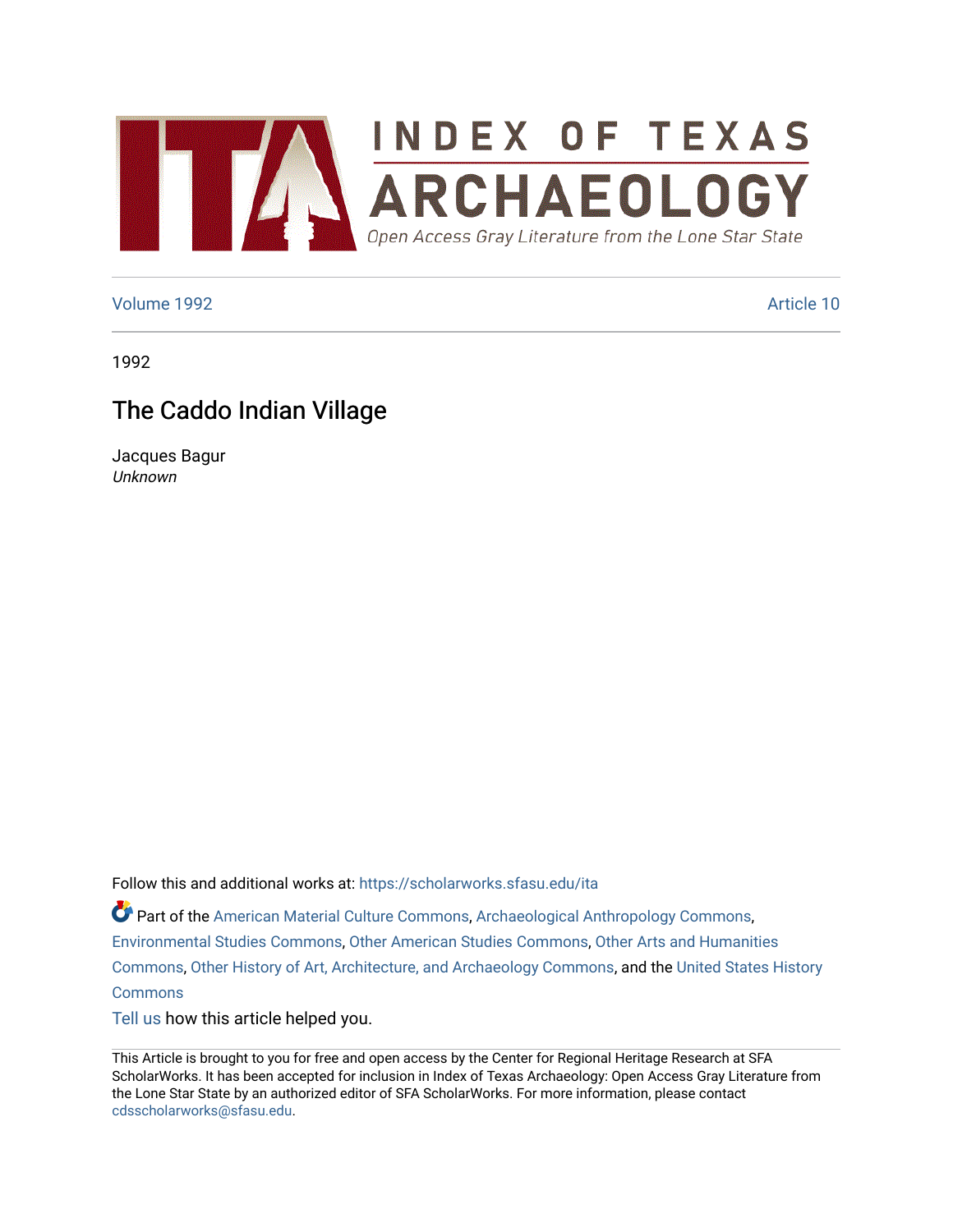## The Caddo Indian Village

## Creative Commons License



This work is licensed under a [Creative Commons Attribution 4.0 International License.](https://creativecommons.org/licenses/by/4.0/)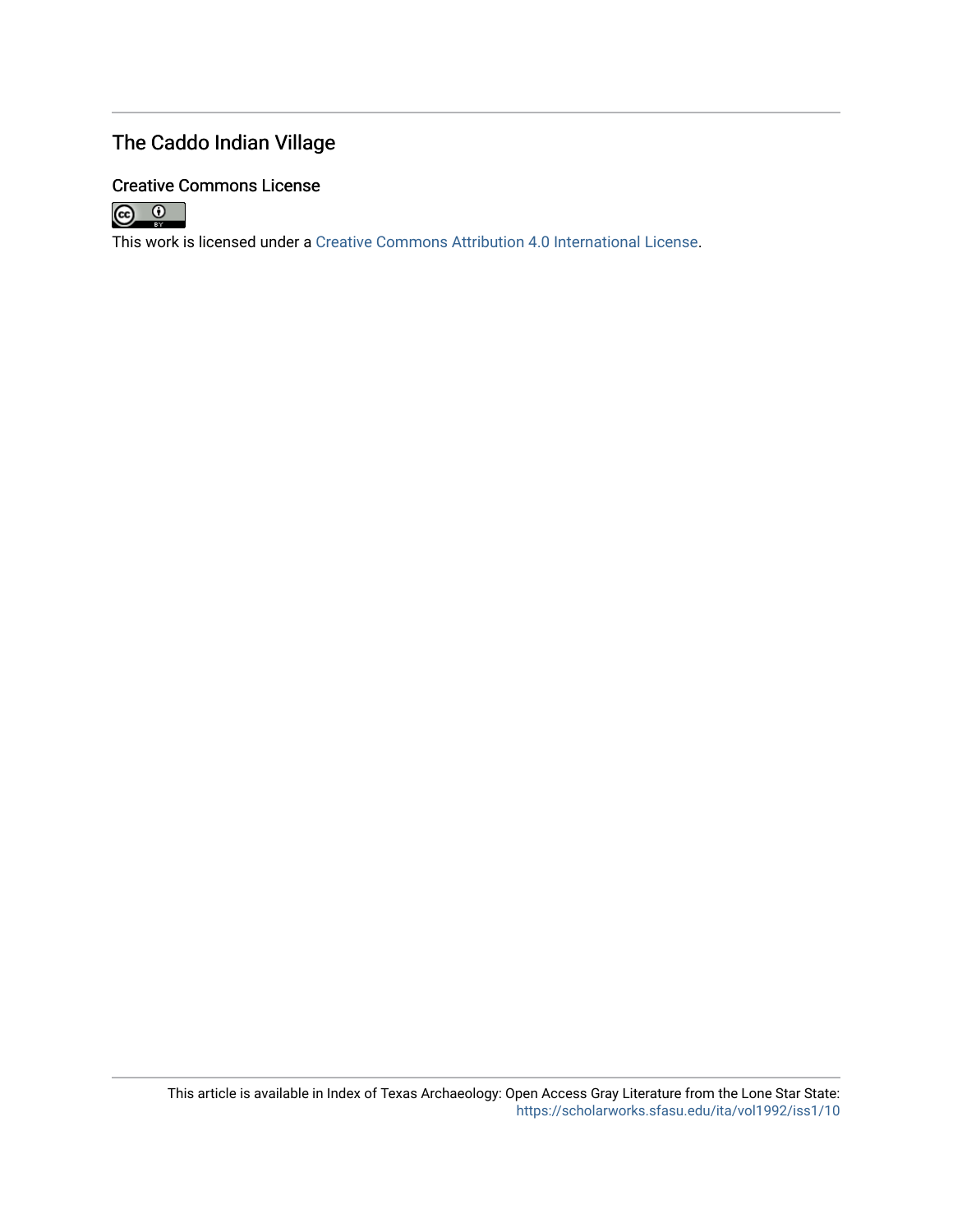### **The Caddo Indian Village**

by

#### Jacques Bagur

The Kadohadacho, or Great Chiefs, of the Caddo Nation left their home in the Great Bend of the Red River in Arkansas in 1790 because of disease and Osage depredations and moved south, joining a related tribe, the Petit Caddo, on the floodplain of the Red River above present-day Shrevepon. In 1800, when the Great Raft began to affect the area, the Caddos moved to higher ground on Sodo Lake (a complex of five lakes that later came to be called Caddo, Clear, Cross, Shifttail, and Soda [Figure 1]). They lived there until the early 1840s, when they sold their land to the United States and moved to a reservation in



Figure I. Great Raft Lakes on the Red River, ca. 1800

In 1805, the Caddo Village was composed of 100 warriors, 100 old men and strangers, and 250 women. Adding children, the village would have been sizeable. In spite of its importance, there are few records of a white man ever having visited it, and no contemporary accounts give its exact location. As a consequence, the village site was sought for many years without success.

All of the Caddoan tribes of the 1800s were agriculturists who raised such things as corn, beans, and pumpkins, using pointed sticks, rather than hoes, to punch holes in the ground to plant seeds. They also fished and traveled and hunted by horseback. They lived in thatched wattle and daub huts supported by wooden poles. These huts were widely dispersed over many miles, sometimes fonning small clusters, which was compatible with agricultural practices. They also traded heavily with distant white settlers, exchanging furs and hides for guns, riding equipment, and a wide variety of household items. Earlier traditions of pottery making and arrowhead manufacture were abandoned.

Beginning in 1991, Claude McCrocklin, a Shreveport archeologist, conducted a preliminary survey of an area north of Caddo Lake on James Bayou and found a number of house sites spread out over four miles from Monterey Lake west (and therefore mostly in Texas). These sites contained the right types of artifacts from the 1800-1840 period to indicate that they could be components of the Caddo Indian Village (see McCrocklin, this issue), and there are no records of white settlers having been in that area during that period. McCrocklin found chipped tools made from European ceramics and bottle glass that were obviously of Indian making. In addition, he found colorful polished pebbles that were unique to other Caddo Indian villages that have been investigated.

These preliminary findings suggest that the Caddo Indian Village has been located. However, since there were many Indian tribes in the Sodo Lake area, the James Bayou site may not be Caddoan, and if Caddoan, not Kadohadacho. For a clearer indication that this is